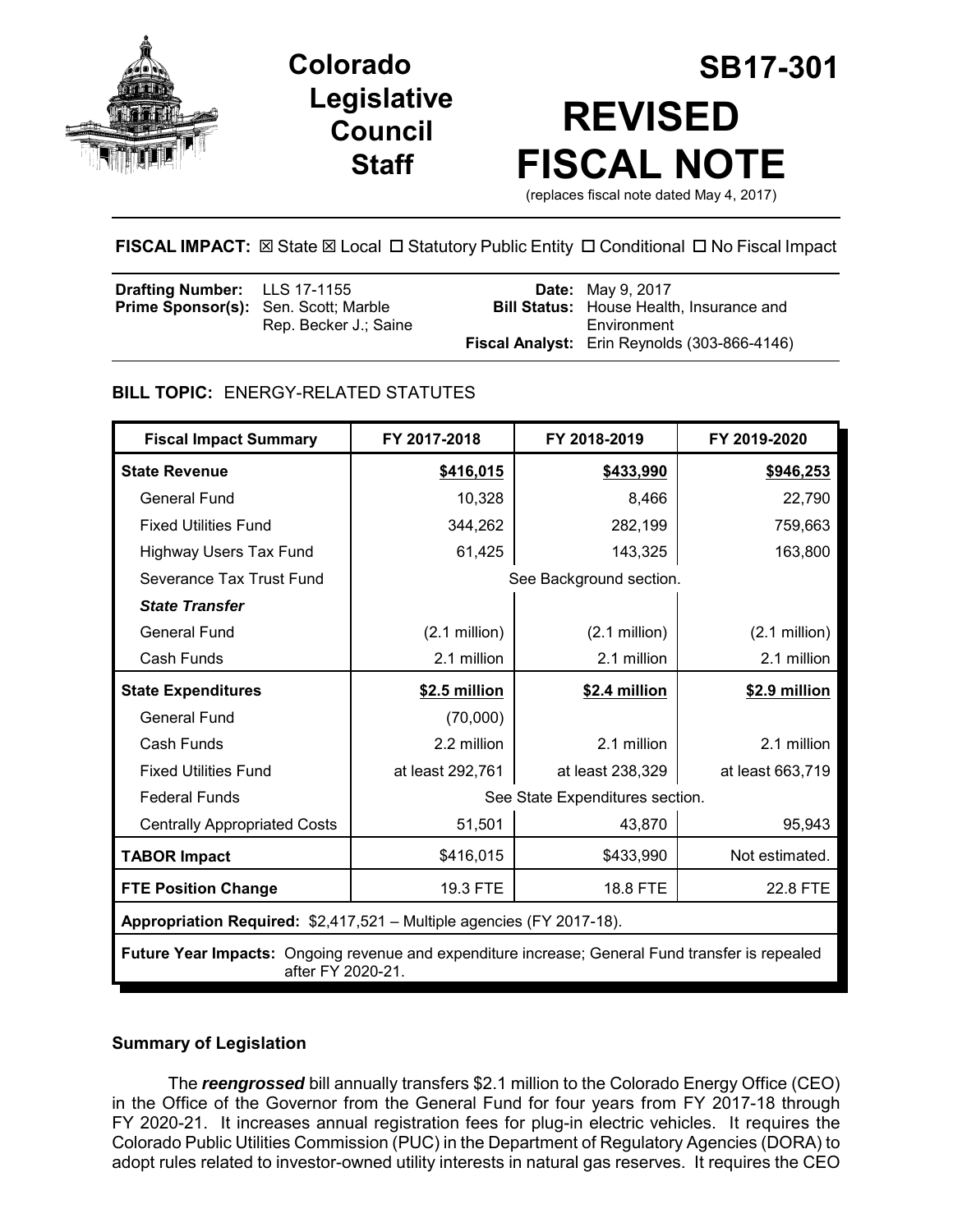and the Department of Natural Resources (DNR) to form a stakeholder group to address funding shortfalls related to abandoned oil and gas wells. It repeals several defunct energy-related statutes in the CEO. It makes changes to the Property Assessed Clean Energy program. It requires investor-owned utilities to submit distributed resource plans during the electric resource planning review process at the PUC. The bill also requires the Colorado Oil and Gas Conservation Commission in DNR to submit monthly reports to the General Assembly about its oil and gas flowline inspection project. The bill is detailed further below.

*General Fund transfer – Colorado Energy Office***.** The bill partially restores funding that repeals in FY 2016-17 to both the Energy Fund and the Innovative Energy Fund.

- *Energy Fund.*The bill removes "Clean and Renewable" from the name of the Energy Fund and restores \$1.1 million of a former \$1.6 million General Fund transfer to the fund, which was repealed as of January 1, 2017. The bill also adds educating the general public on energy issues and opportunities to the list of fund uses.
- *Innovative Energy Fund.* The bill replaces an off-the-top Severance Tax Trust Fund transfer of \$1.5 million, which repeals July 1, 2017, with a \$1.0 million General Fund transfer to the Innovative Energy Fund. The bill also removes the requirement that funds are to be limited to innovative energy efficiency projects and policy development grants and loans.

*Electric vehicles – County clerks – Highway Users Tax Fund and Electric Vehicle Grant Fund.* Beginning January 1, 2018, the bill defines and increases the annual registration fee on plug-in electric motor vehicles collected by county clerks as follows:

- from \$50 to \$95 for battery electric motor vehicles; and
- from \$50 to \$65 for plug-in hybrid electric motor vehicles.

Of this fee, the first \$30 is transmitted to the Electric Vehicle Grant Fund, as it is under current law, and the remainder is (\$65 and \$35, respectively) transmitted to the HUTF. HUTF revenue generated from registration fees is distributed to the State Highway Fund in the Colorado Department of Transportation (CDOT) (65 percent), counties (26 percent), and municipalities (9 percent) for transportation needs.

The Department of Revenue is required to create an electric vehicle decal to be attached to the vehicle windshield, which will be given to each electric vehicle owner who pays the fee. Decals are transferrable. The purpose of the Electric Vehicle Grant Fund is also modified in order to allow the fund to offset costs associated with charging stations for electric vehicles.

*Natural gas reserves – Public Utilities Commission.* The bill directs the PUC to adopt rules related to investor-owned utility plan submittal for the acquisition of natural gas reserves to meet long-term supply needs. The rulemaking must begin on or before August 1, 2017. The rules must establish criteria for asset evaluation, application review, and administration. Investor-owned utility costs associated with any approved application may not be recovered through base rates.

*Stakeholder process on abandoned oil and gas facilities – Colorado Energy Office and the Department of Natural Resources.* The CEO and DNR must convene a stakeholder group for one or more meetings before November 1, 2017, to identify voluntary methods to address funding shortfalls associated with the long-term management of abandoned oil and gas facilities.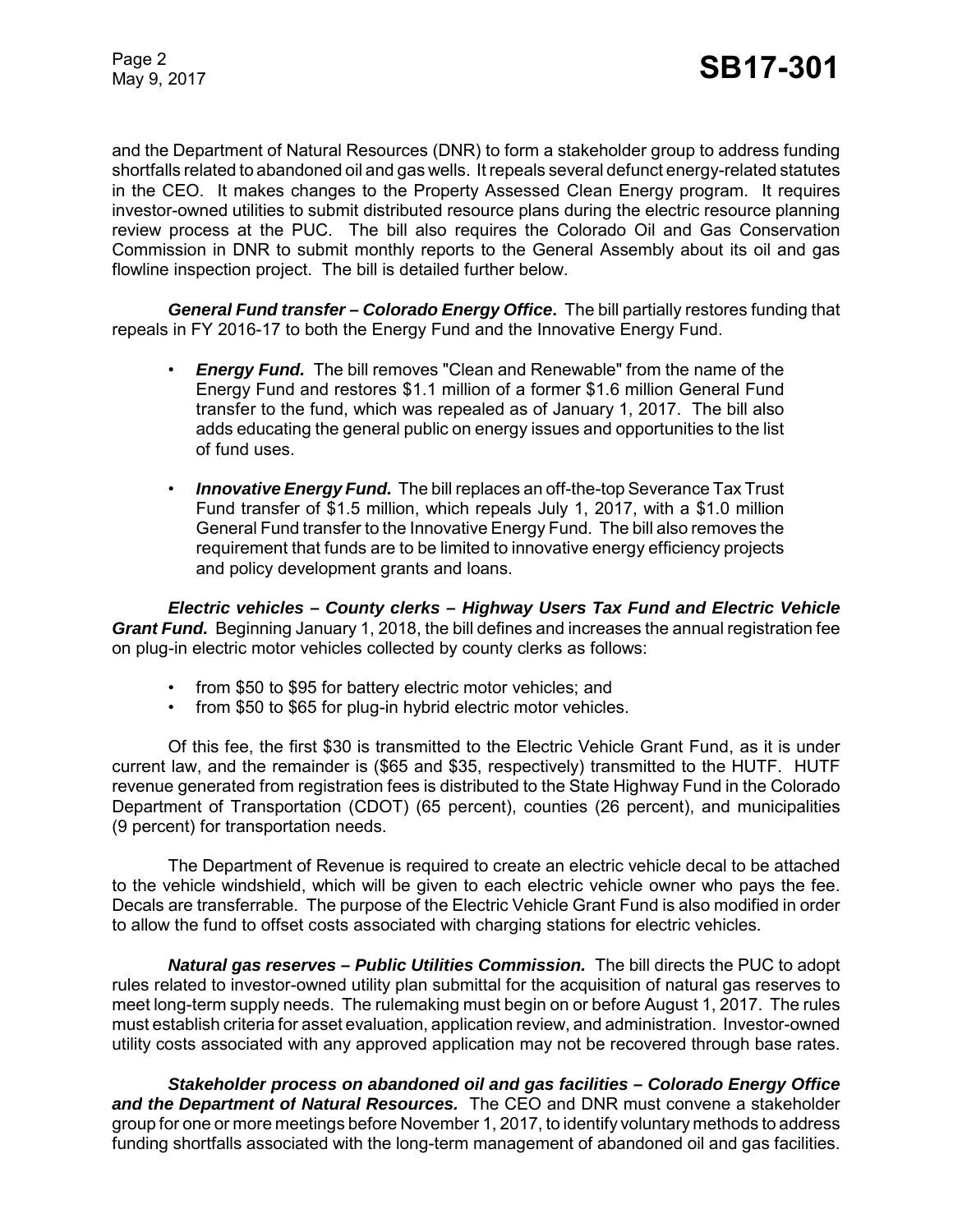Page 3

*Program repeals and new requirements – Colorado Energy Office.* The bill repeals several statutory programs and requirements in the CEO that were primarily defunct, including:

- two energy-related programs in schools, including the Wind for Schools grant program and the Renewable Energy and Energy Efficiency for Schools loan program;
- the Green Building Incentive pilot program:
- the Colorado Clean Energy Finance Program Act;
- a 2018 emissions study on innovative trucks;
- involvement with the Forest Service in Higher Education and the Air Quality Control Commission in the Colorado Department of Public Health and Environment to support the increased use of woody biomass in bio-heating;
- involvement in grants with the Colorado Energy Research Institute for the development of a central resource for building trade professionals;
- responsibility to maintain a list of solar installers, the requirement for a builder to offer that list to customers, and the requirement for the office to offer training on solar installations;
- a required computer system for tracking the movement of gasoline or special fuel in the state; and
- the administration of the Colorado Carbon Fund Special License Plate.

The bill also requires CEO to:

- promote nuclear and hydroelectric power as clean energy sources; and
- include the energy industry and executive departments when developing and encouraging increased utilization of energy curricula.

*Property Assessed Clean Energy program – New Energy Impact District and county treasurers.* Under current law, property owners that participate in the Property Assessed Clean Energy program must inform title insurance companies of the new assessment. The New Energy Impact District, which manages the program must hold a hearing to notify lien holders of the special assessment. The bill exempts property owners from the title commitment and hearing requirements if the owner is not seeking to subordinate the priority of existing liens when using the program. The bill also clarifies that housing authorities can voluntarily utilize the program.

*Distributed resource planning — Public Utilities Commission.* The bill requires investor-owned utilities to submit distributed resource plan proposals to the PUC that include distribution grid upgrades and investments and forecast demand and penetration plans. The PUC must review the resource plan proposal during its electric resource planning process. Once approved, utility expenditures for distribution infrastructure are to be considered at the next general rate case.

*Oil and gas flowline inspection report — Department of Natural Resources.* The bill requires the Colorado Oil and Gas Conservation Commission in DNR to report monthly to the General Assembly on the progress of the identification and inspection of flowlines within 1,000 feet of a building unit until the project is completed.

# **Background**

*House Bill 12-1315.* In 2012, the Governor's Energy Office was reorganized as the CEO. The mission of the office was modified to encourage all sources of energy development. The bill created both the Clean and Renewable Energy Fund and the Innovative Energy Fund.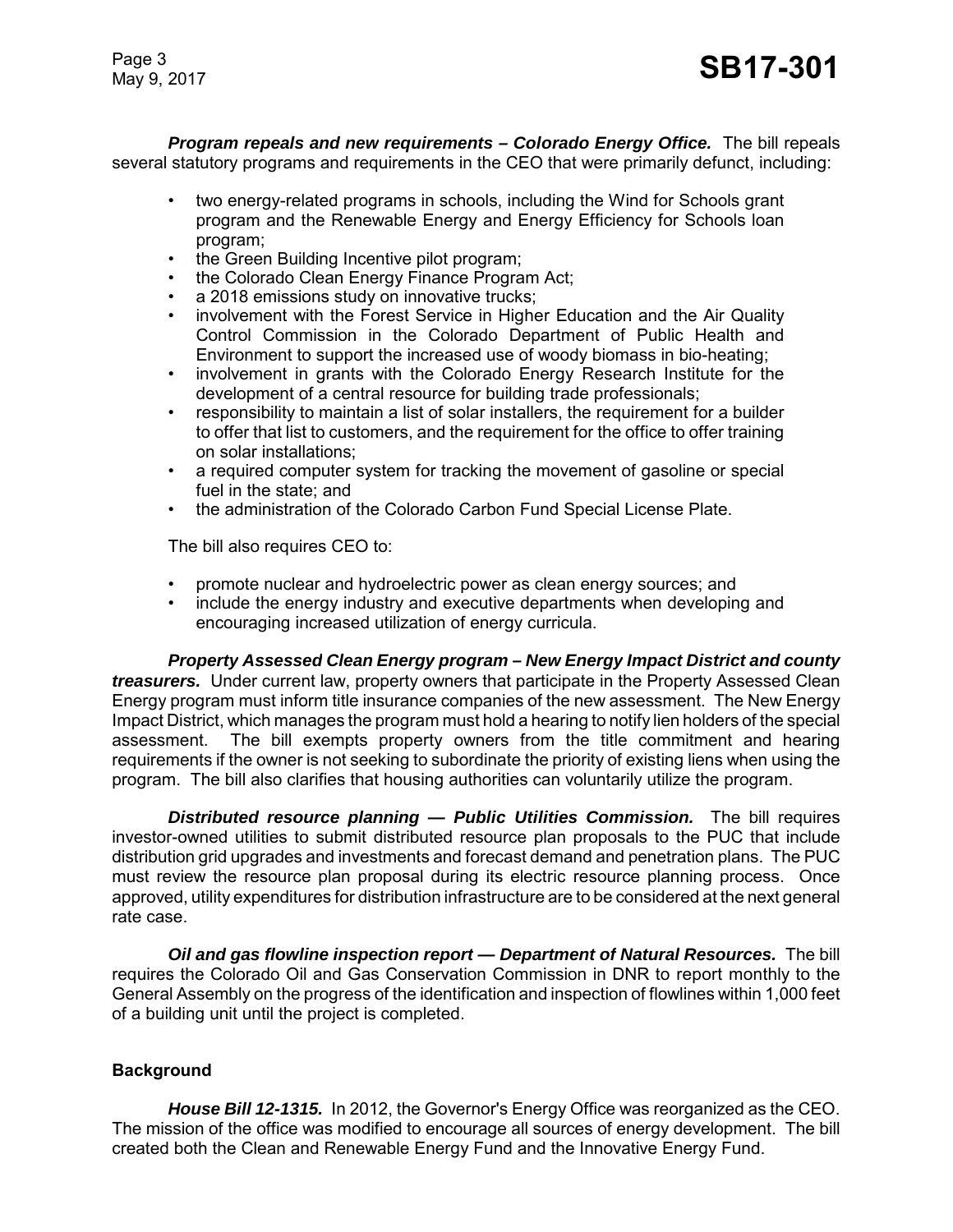*Severance Tax Trust Fund.* Because the Severance Tax Trust Fund transfer repeals under current law and is not reauthorized under this bill, DNR and the Department of Local Affairs will split an additional \$1.5 million from the Severance Tax Trust Fund; however, this is not a direct impact of this bill.

*Background on programs that repeal under SB17-301.* The programs repealed by SB17-301 are primarily defunct, as described below.

- *Wind for School Grant Program***.** This program was created in 2007 and dispersed 12 grants to schools totaling \$60,000 over several years. Previously, the grant program was funded primarily by federal American Recovery and Reinvestment Act money. This stream of federal revenue has ended and the state grant program is currently inactive.
- *Renewable Energy and Energy Efficiency for Schools Loan Program.* This program was created in 2009 to provide school districts with loans from the Public School Fund for renewable and efficiency upgrades. No applications have been received since the program's inception.
- *Green Building Incentive Pilot Program.* The federally funded pilot program was completed in 2012.
- *Clean Energy Finance Program.* This inactive program, a partnership between the CEO and the State Treasurer's Office, allowed the investment of state funds in clean energy loans for large-scale commercial, industrial, and institutional installations of solar electric generation facilities. A participating public or private lender was permitted to finance one or more clean energy improvements to commercial, industrial, or government-owned real property, subject to certain conditions.
- *Emissions study for innovative trucks.* HB14-1326 required the CEO to study life-cycle emissions produced by medium and heavy duty trucks in certain categories (4, 4A, 4B, 4C, 7, 7A, and 9) to determine whether these trucks generate life-cycle emissions materially greater than those generated by comparable trucks using traditional fuel in order to inform the innovative truck tax credit.
- *Carbon Fund special license plate.* Issued since 2008, the CEO transferred the sponsorship of this plate to a nonprofit over the course of the last year.

*Public Utilities Commission — Natural gas reserves.* There are currently four investor-owned utilities in Colorado that are subject to the bill, including Xcel Energy, Black Hills Energy, Atmos Energy, and Colorado Natural Gas. Black Hills Energy owns an unregulated subsidiary that is engaged in exploration and production of natural gas. The remaining entities are not currently engaged in the upstream ownership of natural gas reserves, production, or midstream transportation. The PUC has received applications from both Xcel Energy and Black Hills Energy to purchase gas reserves, which were withdrawn and denied, respectively.

*Electric vehicles (EVs).* Plug-in electric vehicles are currently charged a \$50 additional registration fee which is transmitted \$30 to the HUTF and \$20 to the Electric Vehicle Grant Fund in the CEO.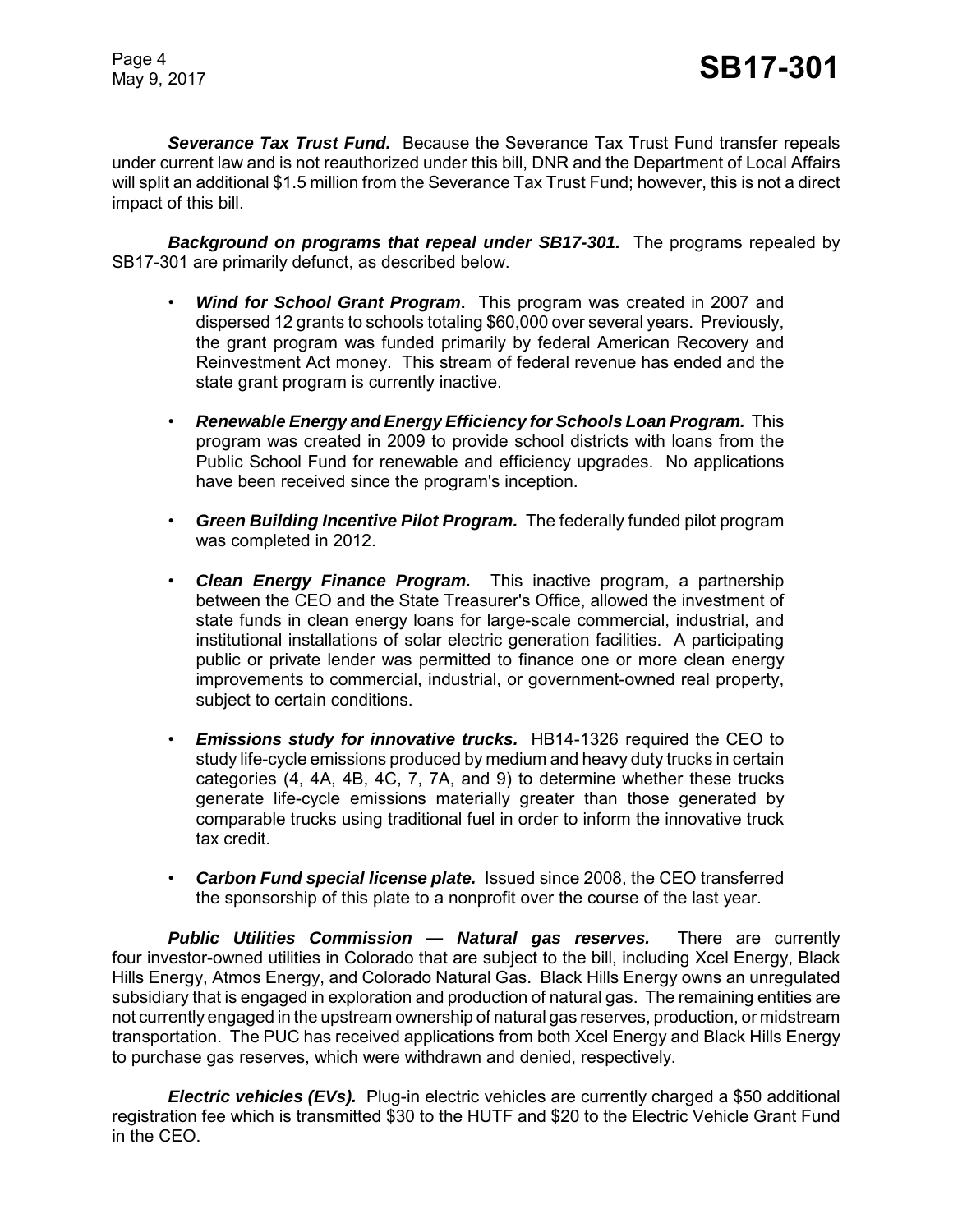*Property Assessed Clean Energy program.* The Property Assessed Clean Energy program allows property owners to finance up to 100 percent of up-front energy efficiency, renewable energy, and water conservation improvements through a special assessment on their property tax bill. The special assessment allows the building improvements to be paid over time even if the property sells. Property owners voluntarily join the special district to gain access to financing and allow the administration of the special assessment. Like property taxes, the special assessment takes priority over other mortgages on the property. County treasurers collect the special assessment on participating properties when property taxes are collected.

#### **State Revenue**

The bill will increase state revenue by *\$416,015 in FY 2017-18, \$433,990 in FY 2018-19, and \$946,253 in FY 2019-20* to the Fixed Utilities Fund, the General Fund, and the State Highway Fund. The bill also creates a four-year state transfer of \$2.1 million from the General Fund to two funds in the CEO. These impacts are described below.

*Fixed Utilities Fund and General Fund.* The bill is expected to increase state revenue to the Fixed Utilities Fund and the General Fund respectively by \$344,262 and \$10,328 in FY 2017-18, \$282,199 and \$8,466 in FY 2018-19, and \$759,663 and \$22,790 in FY 2019-20. This amount includes the administrative costs incurred by the PUC as a result of this bill, as discussed in the State Expenditures section, and an additional 3 percent statutory credit to the General Fund, as discussed in the following paragraph.

*Fixed Utilities Fund.* The Fixed Utilities Fund receives fees assessed against regulated electric and natural gas utilities at a rate set annually based on the amount needed to cover applicable PUC and other utility regulation expenditures in the Department of Regulatory Agencies. The rate is applied to each regulated company's gross intrastate utility operating revenues, as calculated by the Department of Revenue. Whenever additional expenses are incurred against these funds, the assessment must be raised to cover these expenses, plus credit 3 percent to the General Fund as required by state law.

*State Highway Fund.* Beginning in FY 2017-18, the bill will increase state cash fund revenue by an estimated \$61,425 in FY 2017-18, \$143,325 in FY 2018-19, and \$163,800 in FY 2019-20 to the HUTF. The bill increases annual vehicle registration fees to the HUTF for battery EVs by \$45 and for plug-in hybrid EVs by \$15. The fiscal note assumes that there are currently 6,000 electric vehicles in the state, 55 percent of which are battery EVs and 45 percent of which are hybrid EVs, and that the number of EVs will grow by approximately 1,000 per year. The State Highway Fund in CDOT receives 65 percent of the HUTF revenues generated through vehicle registration fees. The revenue impact has been prorated for a half-year impact in FY 2017-18.

*Fee impact on plug-in electric vehicle owners.* Colorado law requires legislative service agency review of measures which create or increase any fee collected by a state agency. Table 1 below identifies the fee impact of this bill.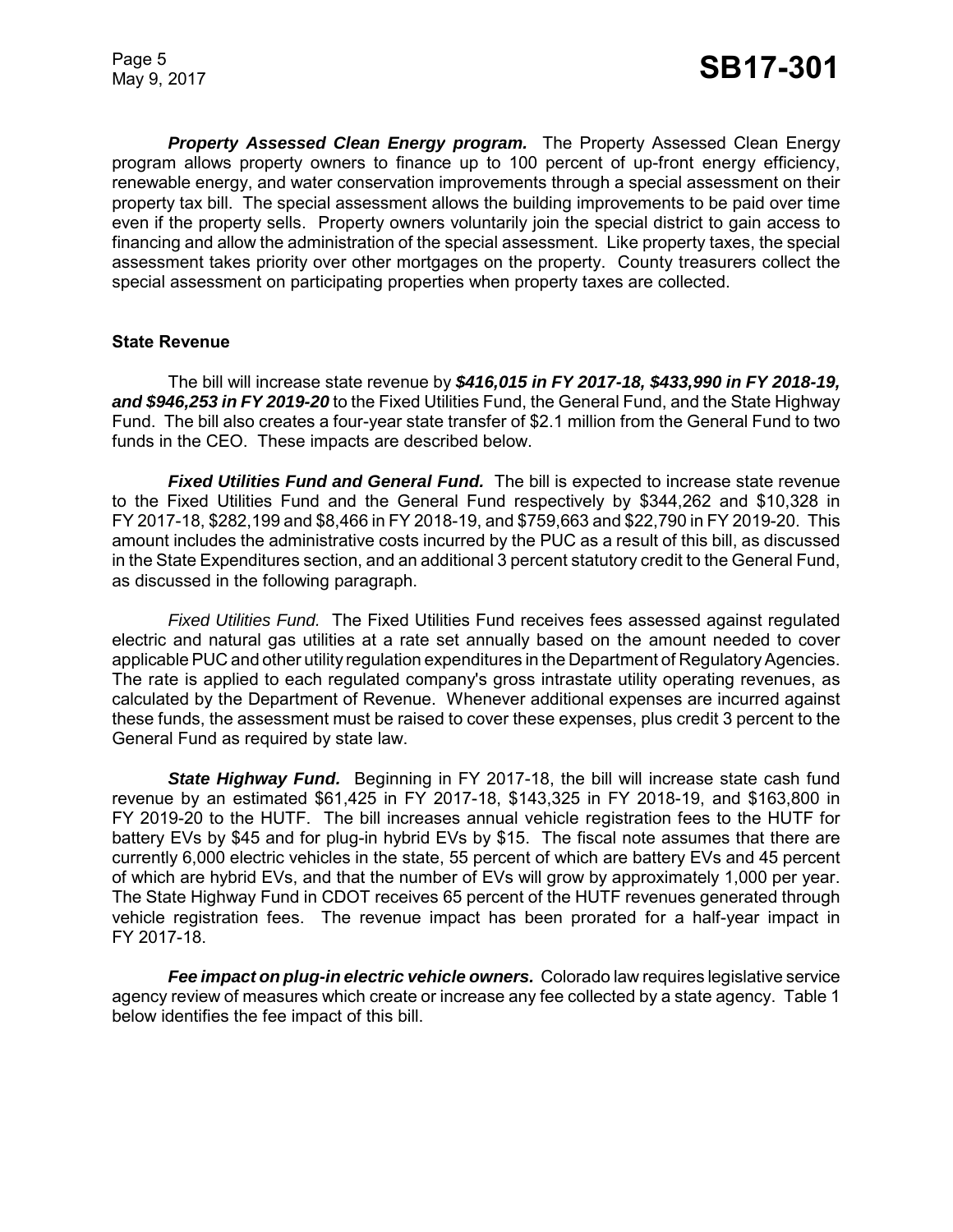| Table 1. Fee Impact on Plug-in Electric Vehicle Owners Under SB17-301 |                   |                              |                                |               |                                  |                             |
|-----------------------------------------------------------------------|-------------------|------------------------------|--------------------------------|---------------|----------------------------------|-----------------------------|
| <b>Fiscal Year</b>                                                    | Type of           | <b>Current</b><br><b>Fee</b> | <b>Proposed</b><br><b>Fees</b> | Fee<br>Change | <b>Number</b><br><b>Affected</b> | <b>Total Fee</b><br>Impact* |
| FY 2017-18                                                            | <b>PEV Annual</b> |                              |                                |               | 6,000                            | \$94,500                    |
| FY 2018-19                                                            | Vehicle           | \$50                         | \$65/\$95                      | $$15/$ $$45$  | 7,000                            | \$220,500                   |
| FY 2019-20                                                            | Registration      |                              |                                |               | 8,000                            | \$252,000                   |

*\* HUTF revenue generated from registration fees is distributed to the State Highway Fund (65 percent), counties (26 percent), and municipalities (9 percent) for transportation needs.* 

**State transfers.** The bill transfers \$2.1 million from the General Fund from FY 2017-18 through FY 2020-21. This includes \$1.1 million to the Energy Fund, and \$1.0 million to the Innovative Energy Fund.

# **TABOR Impact**

This bill increases state revenue from cash fund fees and a related General Fund credit, which will increase the amount of money required to be refunded under TABOR for FY 2017-18 and FY 2018-19. TABOR refunds are paid out of the General Fund. In years when the state collects revenue above the TABOR limit, the increase in General Fund revenue has no net impact on the amount of money available in the General Fund for the budget, as both revenue to the General Fund and the refund obligation increase by equal amounts. However, the increase in cash fund revenue increases the TABOR refund obligation, decreasing the amount of money available in the General Fund for the budget on a dollar-for-dollar basis. In future years when the state does not collect revenue above the TABOR limit, the bill's impact on General Fund revenue will increase money available for the General Fund budget.

#### **State Expenditures**

The bill increases state expenditures by *\$2,374,262 and 19.3 FTE in FY 2017-18, \$2,382,199 and 18.8 FTE in FY 2018-19, and \$2,859,663 and 22.8 FTE in FY 2019-20* from the General Fund and the Fixed Utilities Fund. The bill also increases workload and potentially expenditures in the Department of Revenue, as well as workload in DNR. These impacts are described below.

*Colorado Energy Office.* The bill increases state cash fund expenditures by \$2.1 million and approximately 16.0 FTE in the CEO for four years from FY 2017-18 through FY 2020-21 from the Energy Fund and the Innovative Energy Fund. The bill repeals a statutory requirement that the CEO perform an emissions study on innovative trucks, which will decrease CEO expenditures by \$70,000 in FY 2017-18 only.

The Energy Fund and the Innovative Energy Fund support CEO operational expenses of payroll, leased space, and intergovernmental expenses. These funds also currently support:

- financing programs such as the Property Assessed Clean Energy program and energy performance contracting;
- programming to reduce energy use and savings including in agricultural operations, public buildings, and rural schools;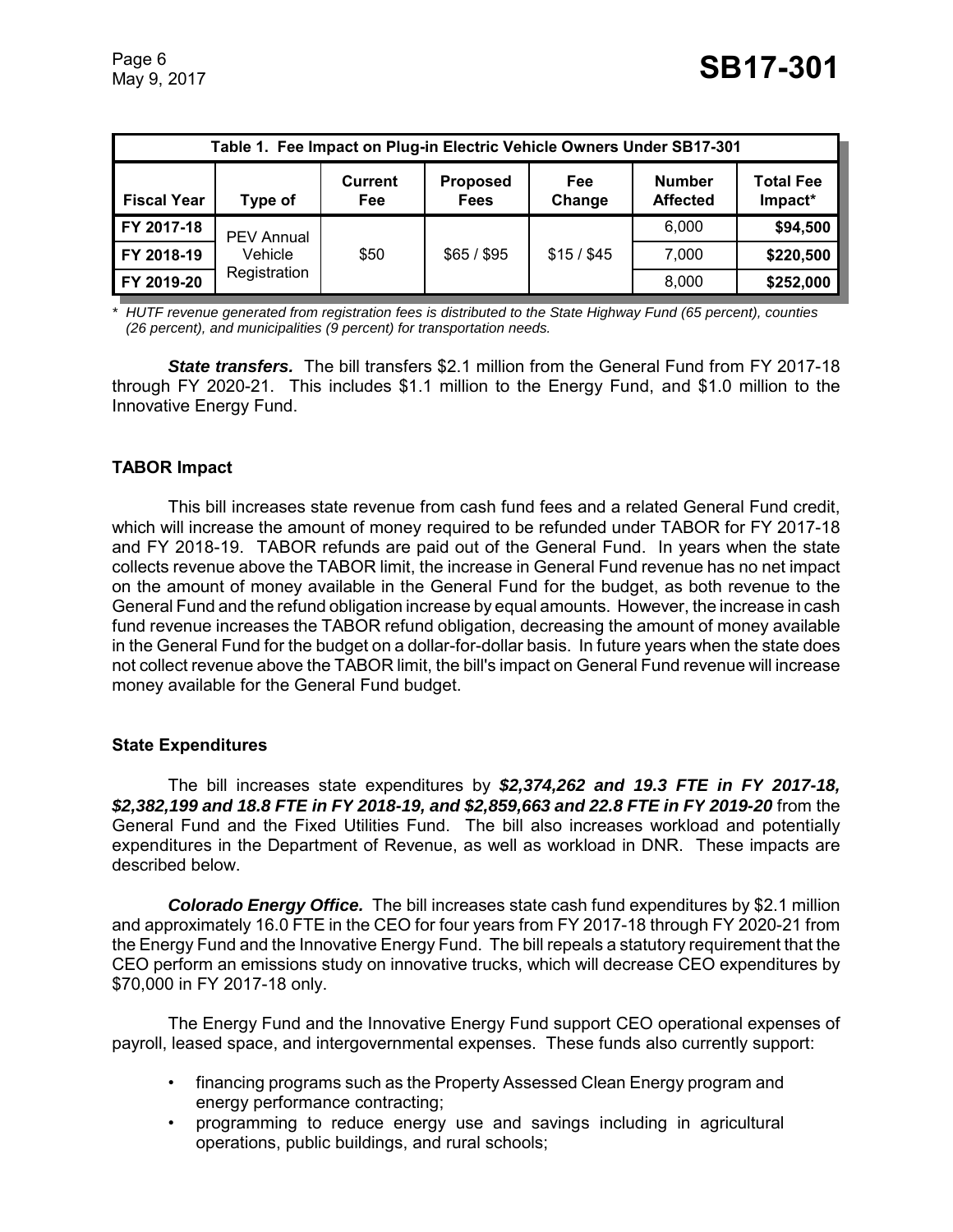- technical assistance and trainings, including programs on hydropower development, energy-related building codes, and industrial waste heat to power;
- energy research on technologies, case studies, and demonstration projects on all state energy resources;
- energy emergency planning and liquid fuels management, including propane supply monitoring, coordinating petroleum marketer hours of service exemptions, updating the state energy assurance plan, and natural disaster responses;
- electric vehicle grant funding for public infrastructure; and
- STEM energy education initiatives.

Because the bill extends the funding for CEO at a reduced funding level, approximately 8.0 FTE and some programs are expected to be unfunded. The precise impacts have not been estimated by this fiscal note.

Workload will also increase in the CEO to convene the stakeholder meeting required by the bill. This can be accomplished within existing appropriations.

*Colorado Energy Office — Federal funds.* The bill affects \$1.7 million of federal funds. In order to receive a \$620,000 U.S. Department of Energy grant for the State Energy Program, the CEO provides a 20 percent match from the Energy Fund and the Innovative Energy Fund. The CEO also administers the \$1.1 million U.S. Department of Agriculture Regional Conservation Partnership Program for the state, which delivers grants directly to grantees. This program requires CEO administration paid for by the Energy Fund and the Innovative Energy Fund. The CEO would be unable to access or pass-through this funding without the bill.

*Public Utilities Commission — Fixed Utilities Fund.* The bill increases state cash fund expenditures for the PUC by \$344,262 and 3.3 FTE in FY 2017-18, \$282,199 and 2.8 FTE in FY 2018-19, and \$759,662 and 6.8 FTE in FY 2019-20. These expenditures are outlined in Table 2 and described in the paragraph below.

| Table 2. Public Utilities Commission Expenditures Under SB17-301 |            |            |            |
|------------------------------------------------------------------|------------|------------|------------|
| <b>Cost Components</b>                                           | FY 2017-18 | FY 2018-19 | FY 2019-20 |
| <b>Personal Services</b>                                         | \$275,517  | \$235,669  | \$526,185  |
| FTE.                                                             | 3.3 FTE    | 2.8 FTE    | 6.0 FTE    |
| <b>Operating Expenses and Capital Outlay Costs</b>               | 17,244     | 2,660      | 5,700      |
| <b>Legal Services</b>                                            |            |            | 131,834    |
| FTE.                                                             |            |            | 0.8 FTE    |
| Centrally Appropriated Costs*                                    | 51,501     | 43,870     | 95,943     |
| <b>TOTAL</b>                                                     | \$344,262  | \$282,199  | \$759,662  |

*\* Centrally appropriated costs are not included in the bill's appropriation.*

*Natural gas reserve interest.* The PUC will hold two rulemaking proceedings over FY 2017-18 and FY 2018-19 regarding investor-owned utility interest in natural gas reserves, which may include ownership of natural gas reserves; natural gas production facilities; and natural gas midstream purification, compression, and transportation facilities. The acquisition of natural gas reserves will include acquisition of minerals and mineral rights, as well as acquisition of plants and equipment, including extraction, purification, measurement, regulations, compression, and transport equipment. As such, the PUC will require 1.0 FTE Physical Science Researcher/Scientist III and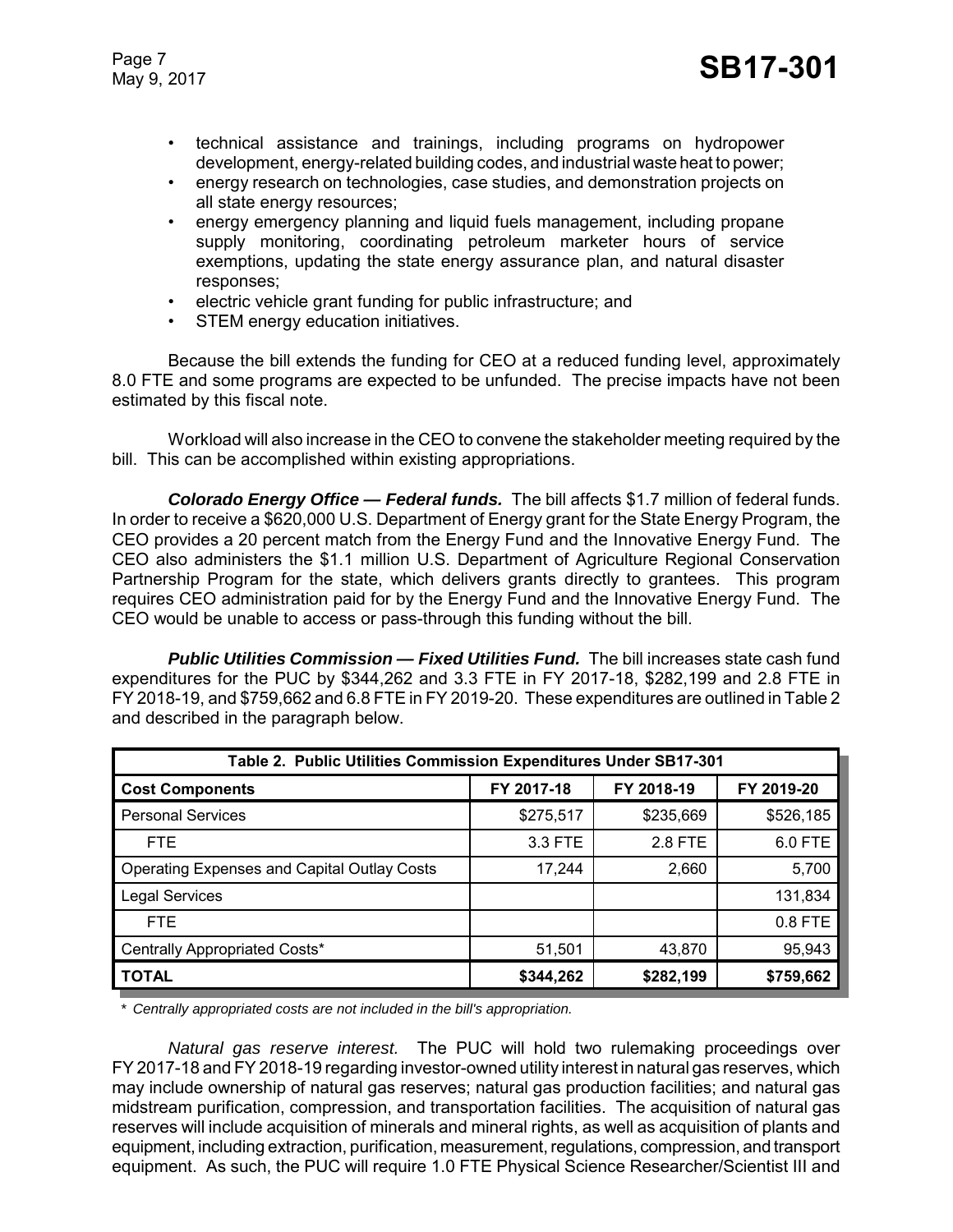1.0 FTE Professional Engineer II beginning in FY 2017-18 and ongoing. During rulemaking, 1.3 FTE is required in FY 2017-18 and 0.8 FTE in FY 2018-19, which includes increments of a Rate and Financial Analyst, Rules Administrator, Administrative Law Judge, and Court Reporter.

*Distributed resource plans.* In FY2019-20, concurrent with the electric resource plan review process, the PUC will require 4.0 FTE to review distributed resource plan proposals from investor-owned utilities. This includes 2.0 FTE Professional Engineer III and 2.0 FTE Rate and Financial Analyst, as well as 1387 hours of legal services at the rate of \$95.05 per hour, which requires an allocation of 0.8 FTE to the Department of Law. This fiscal impact will occur in FY 2019-20 only, and again every four years during the electric resource planning process.

*Department of Revenue.* In FY 2017-18, the Department of Revenue will be required to perform computer programming related to the new plug-in electric vehicle registration fee. In order to meet the deadline of January 1, 2018, the Department of Revenue will need to complete programming in CSTARS. However, CSTARS is currently scheduled to be fully replaced by the Colorado DRIVES system in August 2018. To complete the work in CSTARS, the DOR will require \$94,760, which represents 920 hours at the rate of \$103 per hour to complete programming on a system that will be eliminated. See Technical Note. The department will also create an electric vehicle decal, costs for which can be accomplished within existing resources.

*Department of Natural Resources.* The Colorado Oil and Gas Conservation Commission in DNR is required to provide monthly reports to the General Assembly on the progress of its flowline identification and inspection project. Workload will also increase in the department to convene the stakeholder meetings required by the bill. These workload increases can be accomplished within existing resources.

*Centrally appropriated costs.* Pursuant to a Joint Budget Committee policy, certain costs associated with this bill are addressed through the annual budget process and centrally appropriated in the Long Bill or supplemental appropriations bills, rather than in this bill. The centrally appropriated costs subject to this policy are estimated in the fiscal note for informational purposes and summarized in Table 3.

| Table 3. Centrally Appropriated Costs for the Public Utilities Commission Under SB17-301 |            |            |            |
|------------------------------------------------------------------------------------------|------------|------------|------------|
| <b>Cost Components</b>                                                                   | FY 2017-18 | FY 2018-19 | FY 2019-20 |
| Employee Insurance                                                                       | \$26,813   | \$22,753   | \$48,794   |
| Supplemental Employee Retirement Payments                                                | 24.688     | 21,117     | 47,149     |
| <b>TOTAL</b>                                                                             | \$51,501   | \$43,870   | \$95,943   |

#### **Local Government Impact**

The bill will impact local governments in several ways, as described below.

*Registration fees — Highway Users Tax Fund.* HUTF revenue generated by annual electric vehicle registration fees is distributed to counties (26 percent) and municipalities (9 percent) for transportation needs. As such, the bill is expected to increase HUTF revenue:

- to counties by:
	- \$24,570 in FY 2017-18,
	- \$57,330 in FY 2018-19,
	- \$65,520 in FY 2019-20; and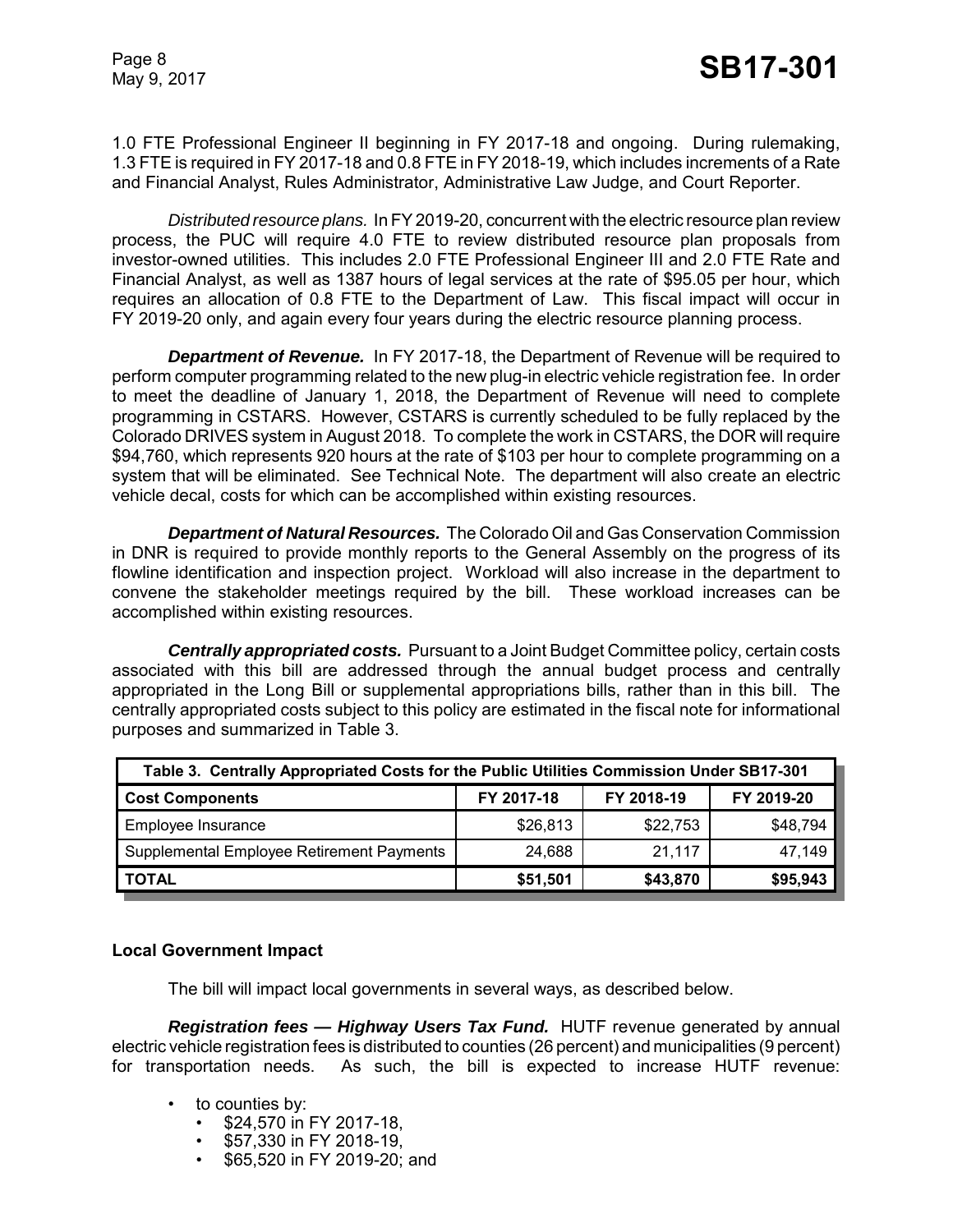Page 9

- to municipalities by:
	- \$8,505 in FY 2017-18,
	- \$19,845 in FY 2018-19, and
	- \$22,680 in FY 2019-20.

**County clerks.** County clerks offices will be required to adjust the annual vehicle registration fee for plug-in electric vehicles and to provide ongoing training on the vehicles to which the fee applies.

*Local housing authorities.* To the extent that local housing authorities utilize the Property Assessed Clean Energy program, revenue and expenditures to fund energy improvements will increase through a special assessment on property taxes.

## **School District Impact**

The bill's repeal of the renewable energy loan program for school districts will remove a potential source of capital construction funding for schools; however, no school district has taken advantage of the program to date.

## **Technical Note**

The Department of Revenue will have costs to complete programming in CSTARS, which is currently scheduled to be fully replaced by the Colorado DRIVES system in August 2018. These computer programming costs could be avoided if the electric vehicle registration fee increase took effect after August 2018.

# **Effective Date**

The bill takes effect upon signature of the Governor, or upon becoming law without his signature.

#### **State Appropriations**

In FY 2017-18, the bill transfers \$2.1 million from the General Fund to the Colorado Energy Office. Of this amount, the bill requires an appropriation of \$1,100,000 to the Energy Fund, and of \$1,000,000 to the Innovative Energy Fund. The fiscal note assumes an allocation of 16.0 FTE is also required.

The bill also requires a reduction in General Fund appropriations of \$70,000 to the Colorado Energy Office in FY 2017-18.

While the bill specifies that no separate appropriation of state moneys is required to implement the provisions related to the Public Utilities Commission, the fiscal note indicates that the bill requires an appropriation of \$292,761 and an allocation of 3.3 FTE from the Fixed Utilities Fund to the Public Utilities Commission in the Department of Regulatory Agencies in FY 2017-18.